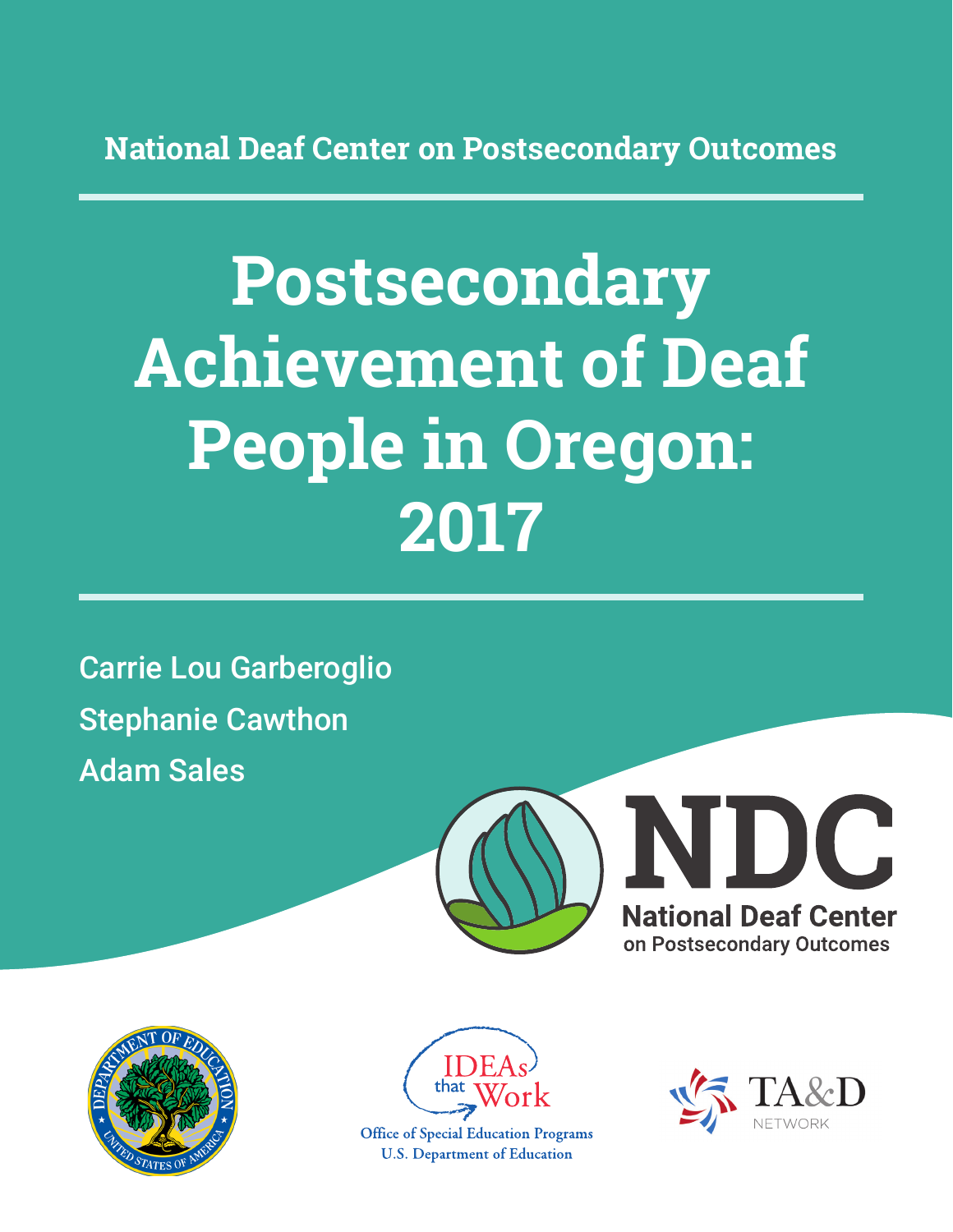This document was developed under a grant from the U.S. Department of Education, OSEP #HD326D160001. However, the contents do not necessarily represent the policy of the U.S. Department of Education, and you should not assume endorsement by the federal government.

2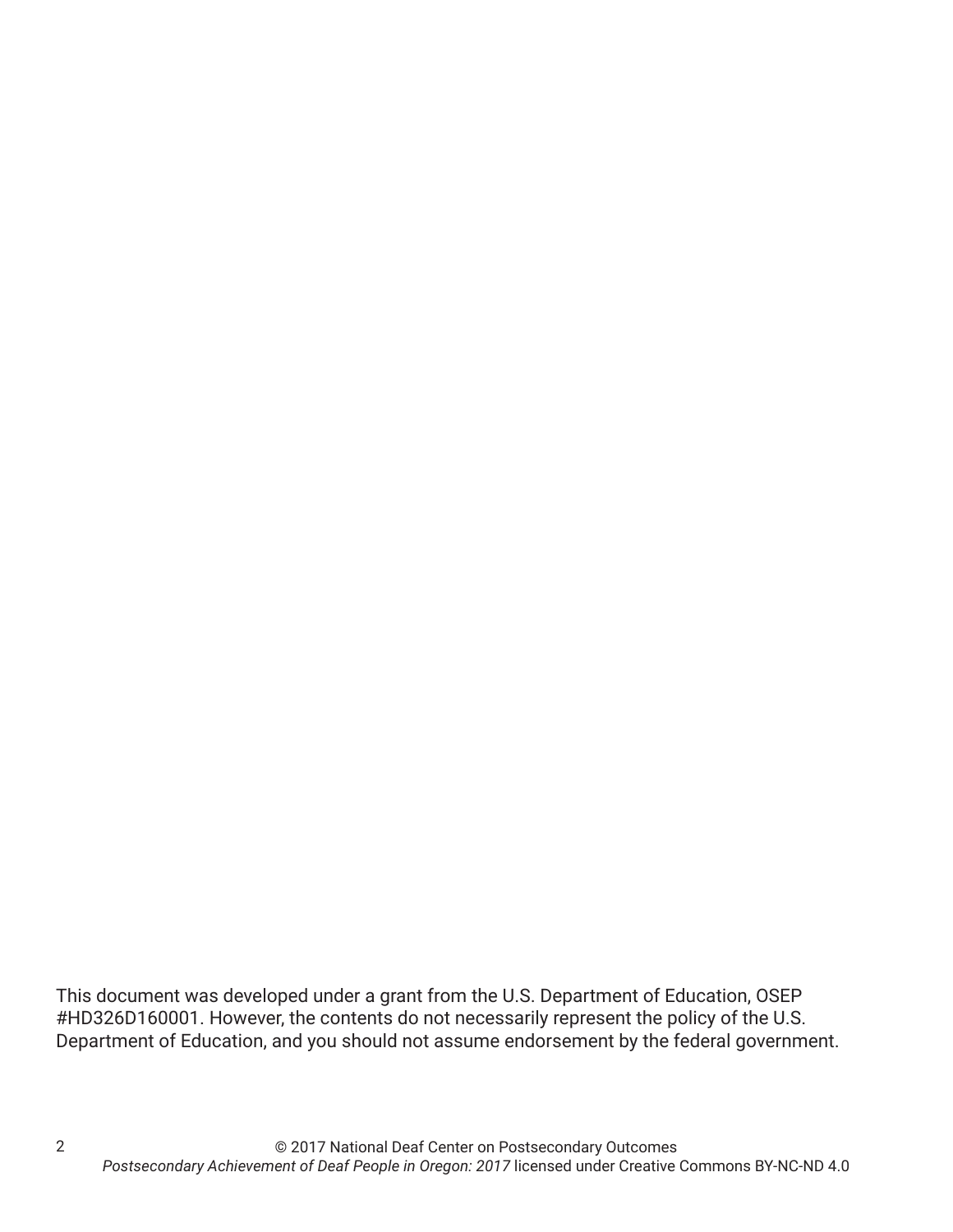Postsecondary experiences of deaf people vary widely across the nation. National reports about educational attainment and employment are available at nationaldeafcenter.org (Garberoglio, Cawthon, & Bond, 2016; Garberoglio, Cawthon, & Sales, 2017). This report provides current estimates of postsecondary achievement in Oregon. We used 5-year estimates of data from the American Community Survey (ACS), a national survey conducted by the U.S. Census Bureau, to generate the findings in this report. More information about this dataset and the analyses are shared in the Methods section at the end of this report.

# **EDUCATIONAL ATTAINMENT**

In the United States, deaf people attained lower levels of education than their hearing peers in 2015, according to national educational attainment data (Garberoglio et al., 2017). Educational attainment also varied across gender, race, and ethnicity.



In this report, we use the term *deaf* in an all-encompassing manner to include individuals who identify as Deaf, hard of hearing, hearing impaired, late deafened, and deafdisabled.

© 2017 National Deaf Center on Postsecondary Outcomes *Postsecondary Achievement of Deaf People in Oregon: 2017* licensed under Creative Commons BY-NC-ND 4.0

**In Oregon,**

**3.2%**

**of 25–64 year**

**olds are deaf.**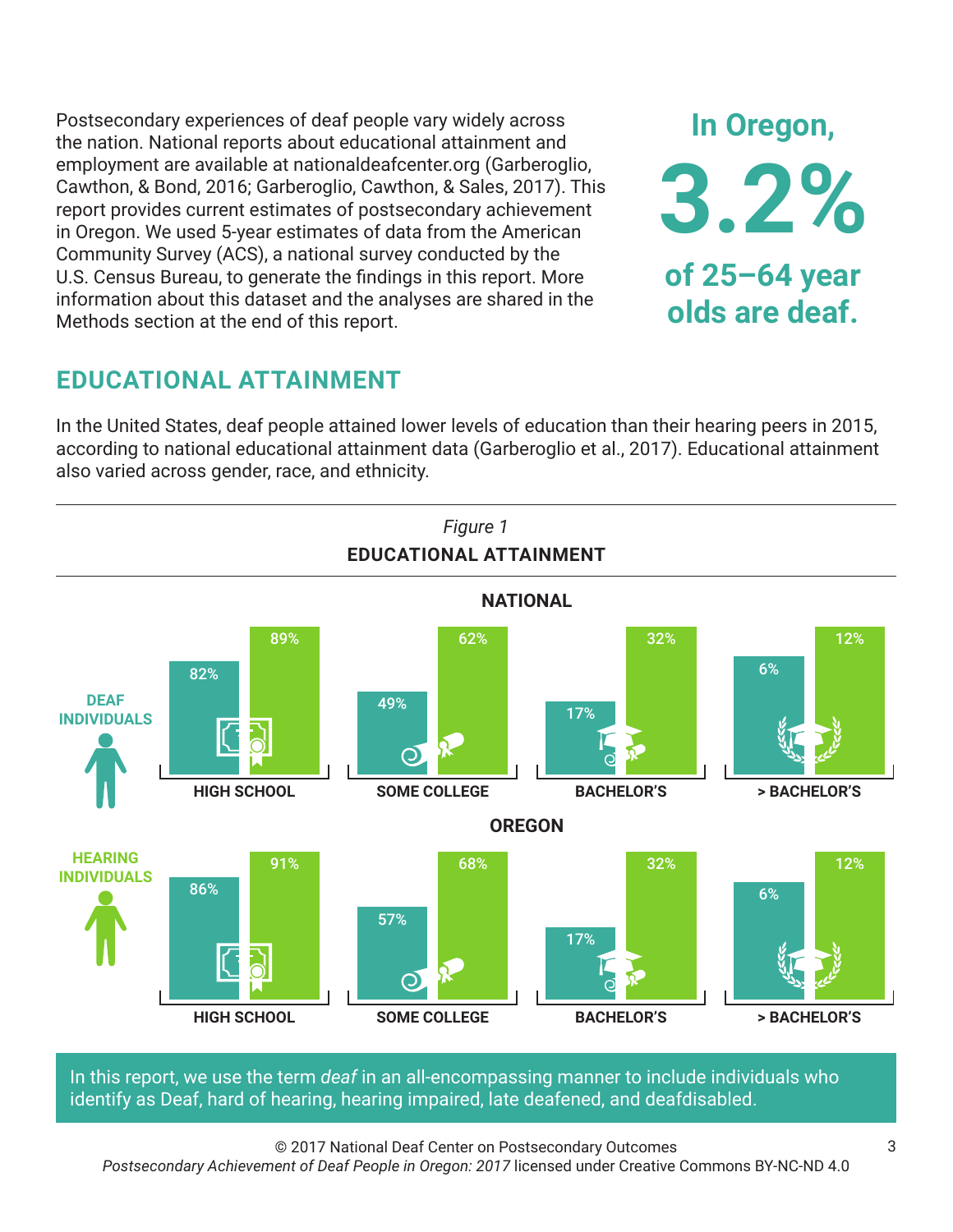## *Figure 2*

## **EDUCATIONAL ATTAINMENT IN OREGON BY GENDER**



4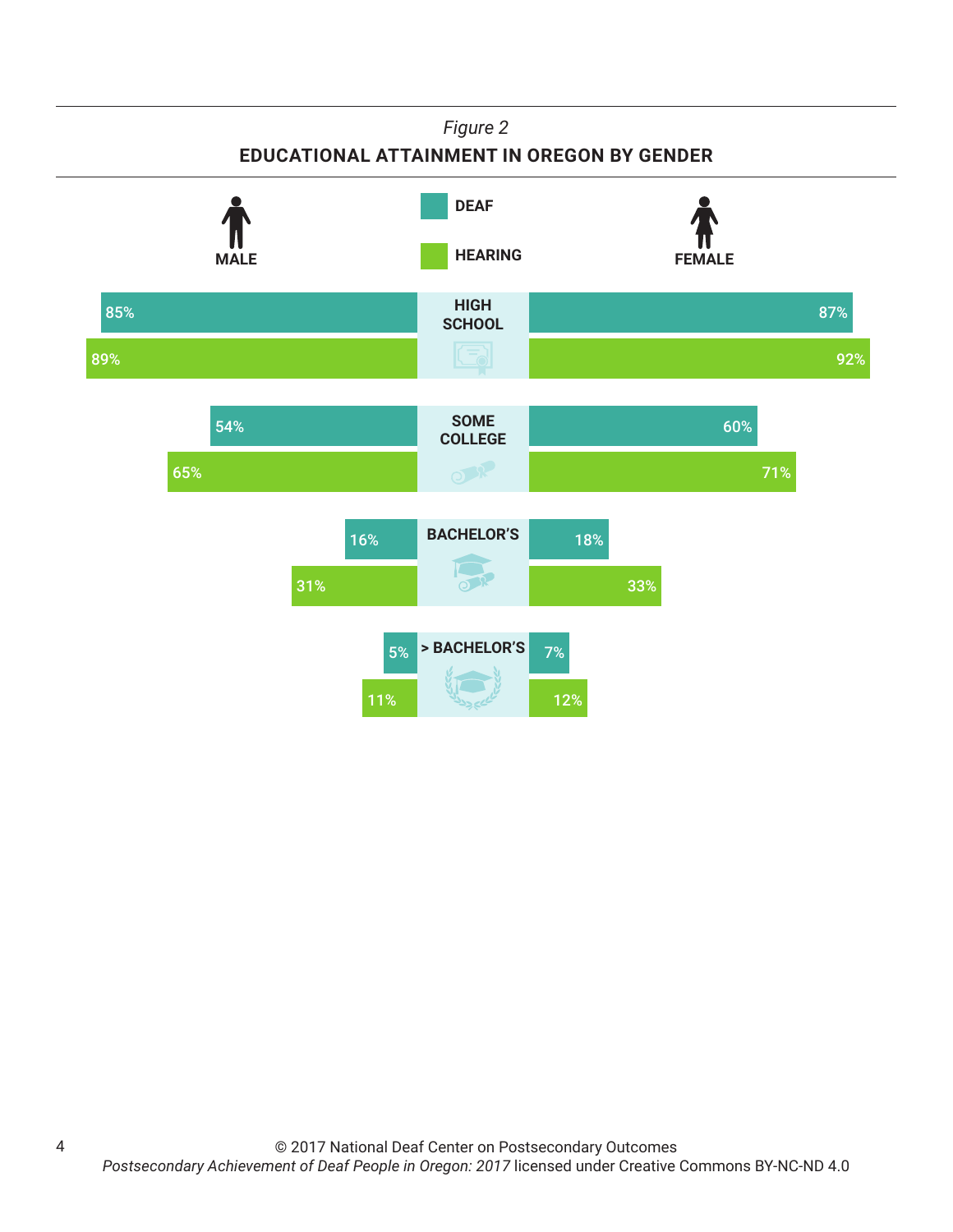### *Figure 3*

**EDUCATIONAL ATTAINMENT IN OREGON BY RACE AND ETHNICITY**



A large percentage of deaf individuals have additional disabilities, and each combination of which results in unique strengths and challenges. Educational attainment rates vary by type of disability. Across the nation, deaf individuals with any type of additional disability reported lower educational attainment levels.

| Figure 4<br><b>EDUCATIONAL ATTAINMENT BY DISABILITY</b> |                              |                               |                   |              |
|---------------------------------------------------------|------------------------------|-------------------------------|-------------------|--------------|
|                                                         | <b>HIGH</b><br><b>SCHOOL</b> | <b>SOME</b><br><b>COLLEGE</b> | <b>BACHELOR'S</b> | > BACHELOR'S |
| DEAF + NO ADDITIONAL DISABILITY                         | 89%                          | 61%                           | 20%               | 7%           |
| DEAF + ANY ADDITIONAL DISABILITY                        | 82%                          | 52%                           | 13%               | 4%           |
| <b>DEAFBLIND</b>                                        | 81%                          | 50%                           | 11%               | 3%           |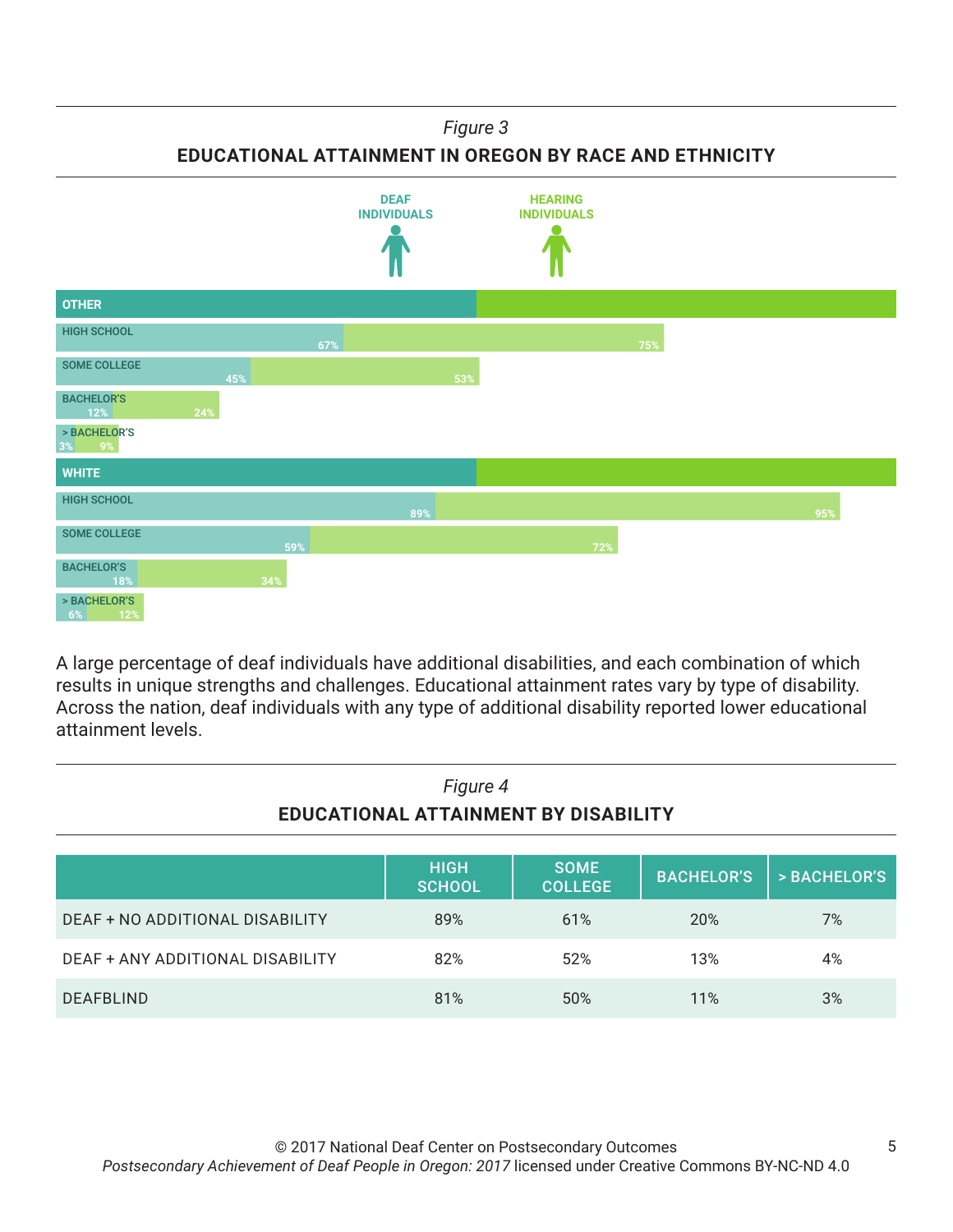# **EMPLOYMENT RATES**

6

National employment statistics show lower employment rates among deaf individuals. Almost half of deaf people are not in the labor force (Garberoglio, Cawthon, & Bond, 2016). Employment rates also vary by gender, race, and ethnicity.

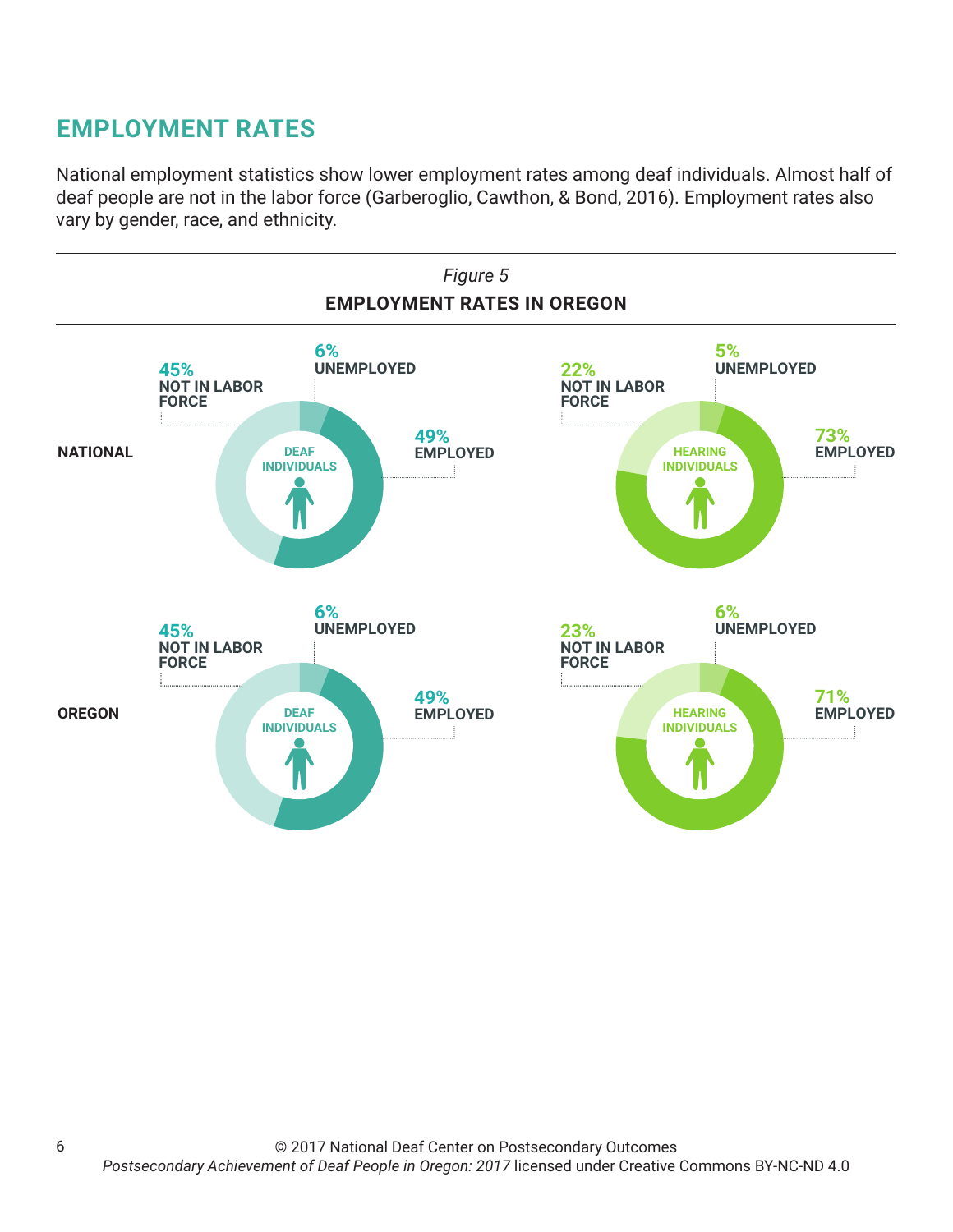



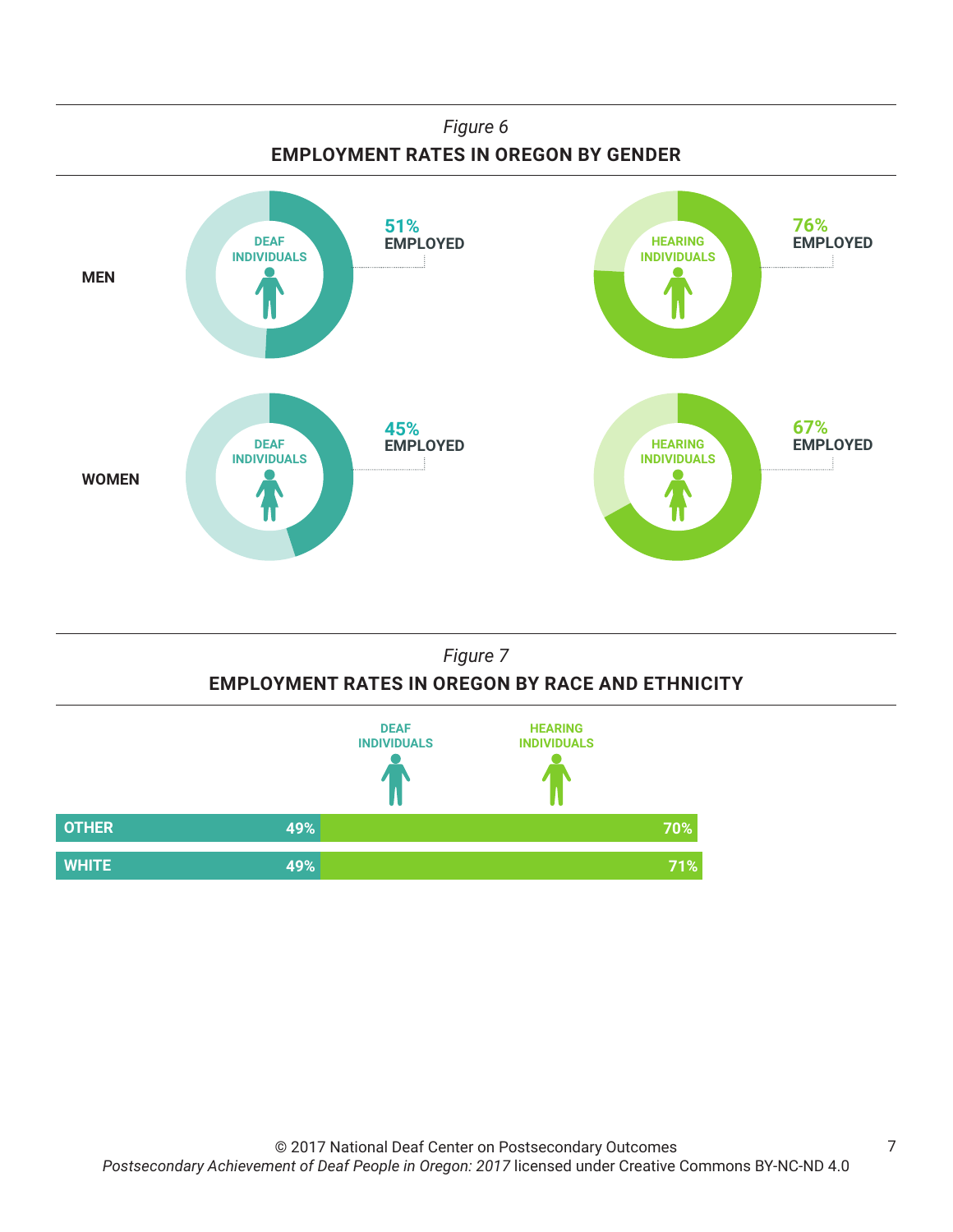## *Figure 8* **EMPLOYMENT RATES IN OREGON BY DISABILITY**



# **SUPPLEMENTAL SECURITY INCOME**

Deaf individuals receive supplemental security income (SSI) benefits at different rates across the nation. 11.9% of deaf people ages 25–64 in the U.S. receive SSI benefits. In Oregon, 10.1% of deaf people receive SSI benefits.

# **EARNINGS**

National data show lower median earnings among deaf individuals who were employed full time. Earnings also vary across gender, race, ethnicity, and disability status.



© 2017 National Deaf Center on Postsecondary Outcomes

*Postsecondary Achievement of Deaf People in Oregon: 2017* licensed under Creative Commons BY-NC-ND 4.0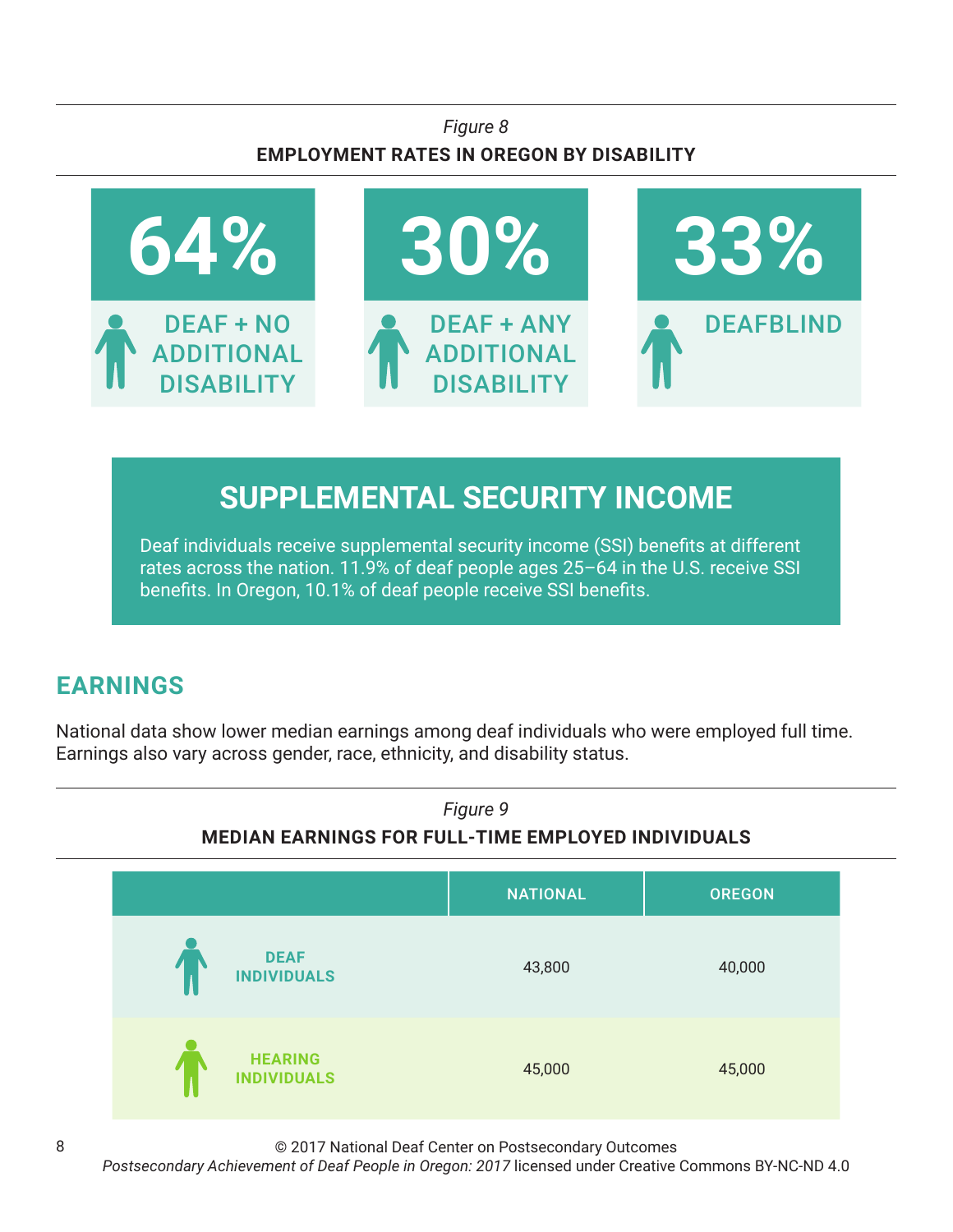*Figure 10*

**MEDIAN EARNINGS FOR FULL-TIME EMPLOYED INDIVIDUALS IN OREGON BY GENDER**



*Figure 11*

**MEDIAN EARNINGS FOR FULL-TIME EMPLOYED INDIVIDUALS IN OREGON BY RACE AND ETHNICITY**



*Figure 12*

**MEDIAN EARNINGS FOR FULL-TIME EMPLOYED INDIVIDUALS IN OREGON BY DISABILITY**



© 2017 National Deaf Center on Postsecondary Outcomes *Postsecondary Achievement of Deaf People in Oregon: 2017* licensed under Creative Commons BY-NC-ND 4.0